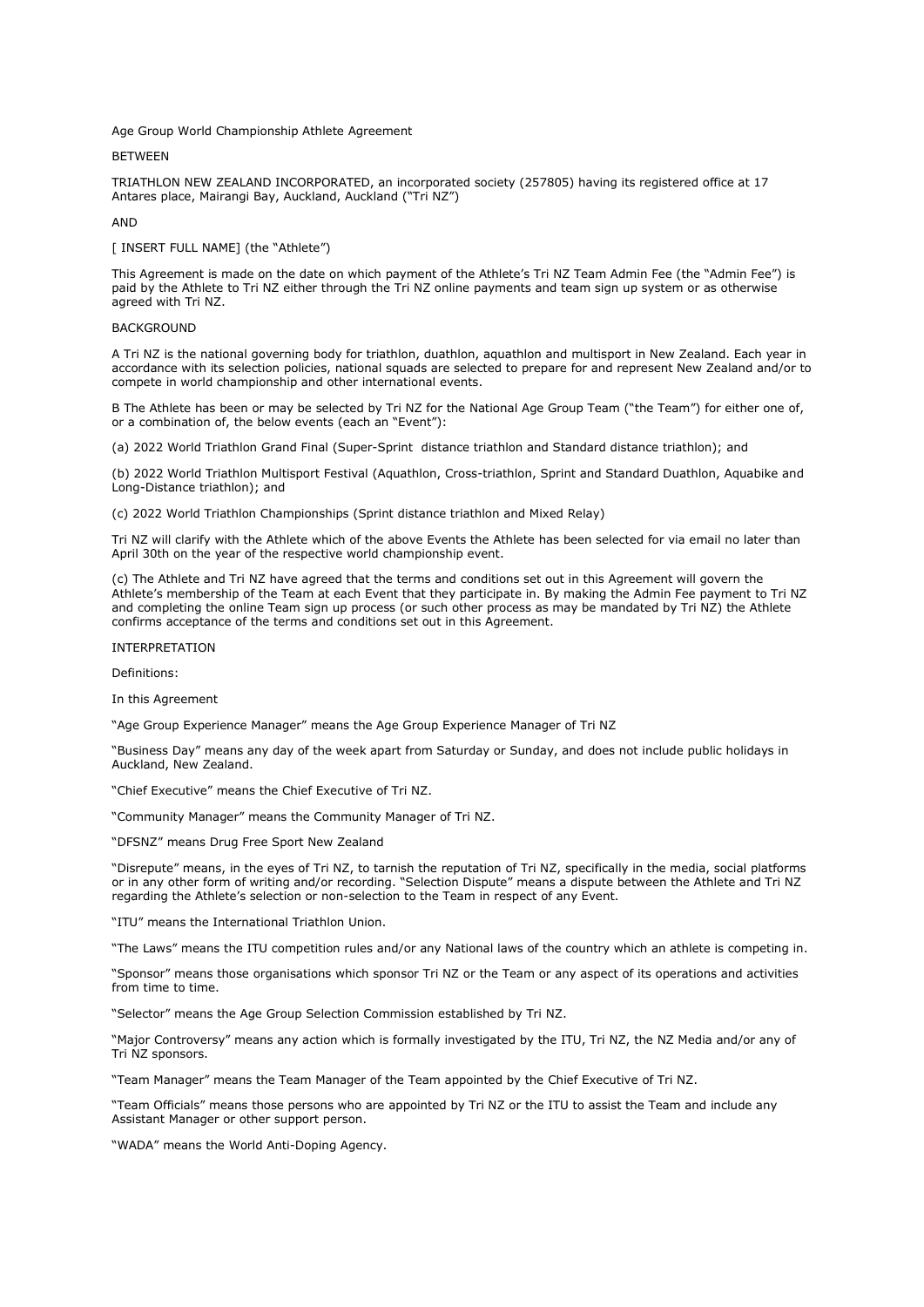## **AGREEMENT**

## 1. Term of Agreement

1.1 This Agreement shall commence on the date that payment of the Admin Fee is paid by the Athlete to Tri NZ and will terminate on December 31st of the respective world championship event year unless earlier terminated in accordance with Clause 4 of this agreement (the "Term").

1.2 The Athlete will only be required to complete the online Team sign up process (or such other process as may be mandated by Tri NZ) once (in respect of the first Event that he or she is selected for). However, by making the Admin Fee payment, the Athlete agrees that the terms and conditions set out in this agreement will apply to the first Event and each subsequent Event that the Athlete is selected for.

## 2. Obligations of Tri NZ

(a) Marketing: Tri NZ will determine, and undertake as it sees fit, the promotion and marketing of the Team. Tri NZ may consult with the Athlete and with the other members of the Team, from time to time, to seek positive promotion and awareness of the Team.

(b) Selection of the Team: Tri NZ will select the Team for each Event in accordance with its selection policies in place. The decision of Tri NZ is final.

# (c) Administration:

I. Tri NZ shall provide administration services to the Team. This includes sourcing accommodation and travel options, facilitating the provision of uniform, an insurance policy, collect and pay race entrance fees and communicate race rules and requirements. (where appropriate and at the discretion of Tri NZ).

II. The Athlete must pay the Admin Fee to Tri NZ. The Admin Fee shall cover all reasonable administration time, costs and expenses associated with the selection, outfitting and other arrangements for the Athlete including the costs of providing Team Managers and other necessary Team Officials.

III. It is a condition of this Agreement and of selection for and participation in each Event that the Athlete pays the Admin Fee and completes such other administrative requirements as Tri NZ may request by the date or dates specified by Tri NZ.

### (d) Clothing and Equipment

I. The Athlete, as a member of the Team, must purchase from Tri NZ or Tri NZ's nominated supplier such clothing ("the Clothing") as Tri NZ in it's sole discretion stipulates.

II. Tri NZ shall reasonably endeavour to procure that the relevant supplier(s) make the Clothing available to the Athlete as soon as reasonably practicable after the Athlete signs this Agreement and upon receipt from the Athlete of payment for the Clothing.

III. Tri NZ is not responsible for supplying any other equipment to the Athlete.

## (e) Insurance

I. The Athlete must purchase and uptake the nominated insurance policy in relation to each Event (which includes travel to and from each Event) from Tri NZ's official insurance supplier at their own expense and for period from the day of departure from the Athlete's residence to travel to the Event to the day of his or her return.

II. Tri NZ and their official insurance provider shall notify the Athlete of costs associated with the nominated insurance policy as soon as reasonably practicable.

III. Tri NZ in conjunction with their official insurance provider will use its reasonable endeavours to ensure that the nominated policy offered to the Athlete meets ITU competition rules.

IV. It is a condition of this Agreement and of selection for and participation in each Event that the Athlete pays their insurance invoice in full within the timelines specified by Tri NZ in relation to each Event. Failure to do so may result in a late fee being charged or Tri NZ withdrawing the Athlete from the Team. The timelines provided by Tri NZ change from time to time but the athlete will be given reasonable notice of them

V. Tri NZ receives commission from its nominated insurance providers and these commissions are disclosed to athletes when the insurance requirements are communicated in respect of each Event. By paying the Admin Fee to Tri NZ, the Athlete consents to Tri NZ receiving these commission payments from its nominated insurance provider

VI. Tri NZ accepts no responsibility to the Athlete for the Athlete's ability (or otherwise) to make any claim or recover any amount under any insurance policy taken out in connection with this Agreement. The requirements of this Agreement relating to insurance are minimum requirements. It is the Athlete's responsibility to ensure that he or she is satisfied with the extent of his or her insurance arrangements in relation to each Event and his or her travel to and from each Event.

VII. The Athlete must comply with and observe the terms of all insurance policies and must not do anything which could result in any insurance policy being rendered void or voidable or otherwise give insurers the right to disclaim liability under such policy or policies.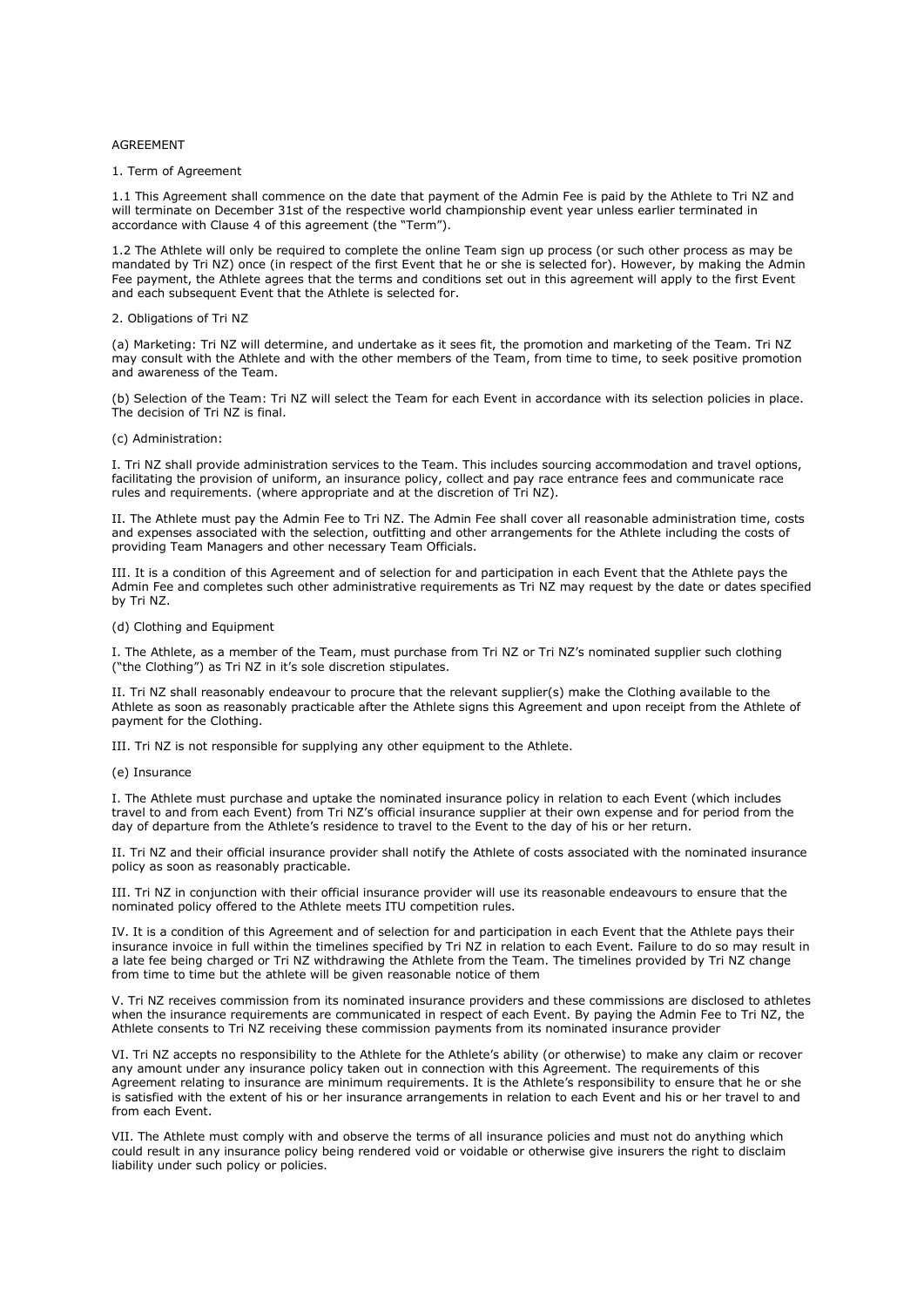3. Obligations of the Athlete

General Obligations

3.1 The Athlete acknowledges that it is fundamental to this agreement that at all times the Athlete must act with utmost good faith towards Tri NZ and Tri NZ's stakeholders (including Sponsors) and must perform their obligations under this Agreement in a professional and proper manner.

3.2 The Athlete warrants that they are:

(a) A current member of Tri NZ; and

(b) A Current financial member of a Tri NZ affiliated club (unless residing overseas); and

(c) A New Zealand citizen, permanent resident of New Zealand or have resided in New Zealand for at least 12 months prior to gaining selection.

Tri NZ may at any time request that the Athlete provides evidence that they comply with the requirements of clause 3.2.

3.3 The Athlete shall at all times comply with:

(a) the constitution and regulations of Tri NZ;

(b) the rules and regulations of the ITU;

(c) the Code of Conduct annexed at Schedule 1, and any amendment from time to time adopted by Triathlon New Zealand; and

(d) any policies, procedures, decisions or reasonable directions of Tri NZ (as communicated through the Chief Executive, the Community Manager, the Age Group Experience Manager, the Team Manager or other Team Officials, employees or representatives of Tri NZ).

3.4 The Athlete shall not at any time bring the sport of triathlon, Tri NZ (including its agents, stakeholders, sponsors and employees) or fellow members of the Team, into Disrepute. Bringing Tri NZ into Disrepute may result in the athlete being withdrawn from their world championship race and/or jeopardise their future ability to gain team selection.

3.5 The Athlete agrees to respond to all correspondence, surveys, questionnaires or requests from Tri NZ within any required deadlines.

3.6 The Athlete agrees to update Tri NZ, Team Managers and Selectors as required to ensure that their contact details are correct and that they receive communications. This will include specifically updating contact details as supplied at the time of selection application and contact details when travelling prior to their respective events should the team management need to contact them about important changes to the event schedule.

3.7 The Athlete must respond to requests for information by Tri NZ and must make all payments by the deadlines as specified by Tri NZ. Failure to do so will result in the Athlete being charged a late fee or the Athlete being withdrawn from the Team at the discretion of Tri NZ.

3.8 If the Athlete is not staying at the nominated Team hotel it is the Athlete's responsibility to keep in touch with the Team. The Athlete must attend all Team meetings, Team functions and regularly check the notice board at the Team hotel for any notices of event changes. It is not the Team Manager's responsibility to contact the Athlete about any changes or new information regarding the Team or any Event. Any repercussions of the above are not the responsibility of Tri NZ.

### Anti-Doping

3.9 The Athlete undertakes not to take substances or use methods which are prohibited by, or under the rules, policies and procedures of Drug Free Sport New Zealand (DFSNZ), WADA, ITU, or Tri NZ.

3.10 The Athlete shall, at all times, comply with the Tri NZ Anti-Doping Regulations (as amended from time to time). In particular, the Athlete acknowledges that they must:

(a) Provide samples for drug testing at any time requested by any drug testing agency including the DFSNZ;

(b) Provide Tri NZ with up to date contact details of their whereabouts for the purposes of out of competition drug testing;

(c) Not aid or abet any other person in any breach of the Tri NZ Anti-Doping Regulations; and

(d) Not use, have in their possession, or traffic in a substance or drug prohibited under the laws of any relevant Country or State.

3.11 The Athlete shall not take or use any drug (whether prescription or otherwise) whilst a member of the Team without this use first being authorised by DFSNZ, except in case of emergencies.

Competing and Training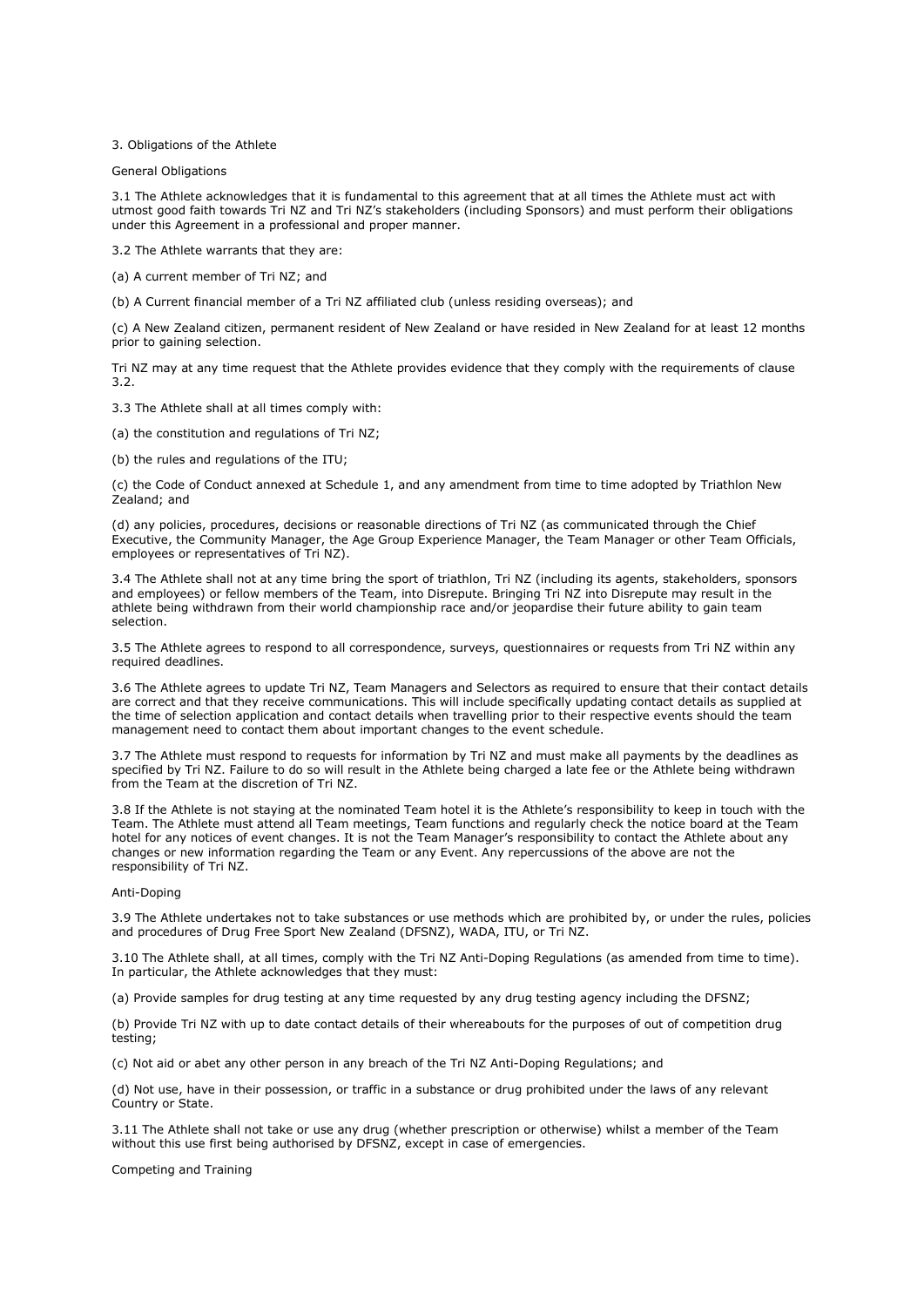3.12 The Athlete must attend all team meetings as directed by the Team Manager, unless the Athlete has obtained prior approval from the Team Manager not to take part.

3.13 The Athlete must at all times maintain their physical and mental fitness to enable them to compete to the best of their ability.

3.14 If the Athlete suffers, or becomes aware of, any illness or injury which might impact on their ability to train and/or compete as a member of the Team the Athlete must comply with the provisions of clauses 3.19 – 3.22 of this Agreement.

# Clothing and Equipment

3.15 Uniform: Except as provided for below, the Athlete must purchase and wear the Clothing as directed by Tri NZ. It shall be a breach of this Agreement not to purchase and wear the Clothing as directed by Tri NZ.

(a) Where Tri NZ has supplied the Athlete with the Clothing free of charge the Athlete agrees to wear the the Clothing with unaltered sponsor logos.

(b) Where the Athlete has existing sponsorship, this can be applied to the the Clothing as directed by Tri NZ, subject to ITU rules.

(c) If Tri NZ grants the Athlete dispensation so the Athlete is not required to wear the the Clothing, it is the Athlete's sole responsibility to ensure the uniform and logos on the uniform they wear during the race(s) meets ITU rules and Tri NZ principal sponsorship obligations, at their own cost. The Athlete shall return any of the Clothing supplied by Tri NZ unused.

(d) Tri NZ reserves the right to withdraw the Athlete from the Team if this clause is breached.

3.16 Equipment: The Athlete is responsible for obtaining equipment for their use as a member of the Team. The equipment used by the Athlete when training or competing as a member of the Team must comply with the regulations of ITU and must not carry any name, trade mark, logo or slogan other than as permitted by the ITU.

### Media and Promotion

3.17 During the Term the Athlete must make themselves available for media interviews, press conferences and other promotional activity at the reasonable request of the Team Manager.

3.18 The Athlete shall use their best endeavours during any media or photographic appearance, not to obscure or remove either wholly or partially any advertising sign or name trade mark slogan or logo which refers to a Sponsor (for example, the Athlete must not, when accepting awards or having their photograph taken whilst wearing the Clothing, cross arms to cover the Sponsor's logo on the front of their top).

### Illness and Injuries

3.19 Immediately upon the Athlete becoming ill or injured, the Athlete must:

(a) take all reasonable steps to minimise any further illness or injury;

(b) notify the Team Manager (or if they are unavailable a Team Official) of the fact of the illness or injury and such details about the nature and prognosis as the Team Manager or Official requests;

(c) if requested by the Team Manager, attend a medical practitioner and/or other health professional determined by the Team Manager for an examination (and if necessary any relevant tests) and provide to the Team Manager that practitioner/health professionals written opinion on the nature and extent of the injury and the prognosis. The Team Manager may request more than one such examination;

(d) follow to the best of their ability the advice and rehabilitation recommended by the medical practitioner or health professional; and

(e) report to the Team Manager on a regular basis, as determined by the Team Manager, on the status of the illness or injury.

3.20 Tri NZ is not responsible for any expenses incurred by the Athlete arising out of the diagnosis and treatment of any illness or injury during the Term.

3.21 If the Athlete is ill or injured and in the opinion of the Team Manager is unlikely or unable to return to full capacity to train and compete as a member of the Team, the Team Manager may on behalf of Tri NZ withdraw the Athlete from the Team in respect of one or more Events. Before doing so the Team Manager shall request the Athlete to supply an up to date medical opinion on their illness or injury.

3.22 The Athlete consents, pursuant to the Privacy Act 1993, to allow Tri NZ to collect the results from such assessments and to retain and distribute such information to those people who need to know for the purpose of assisting the Athlete to improve their performance.

Rights of Tri NZ

3.23 Athlete's Identity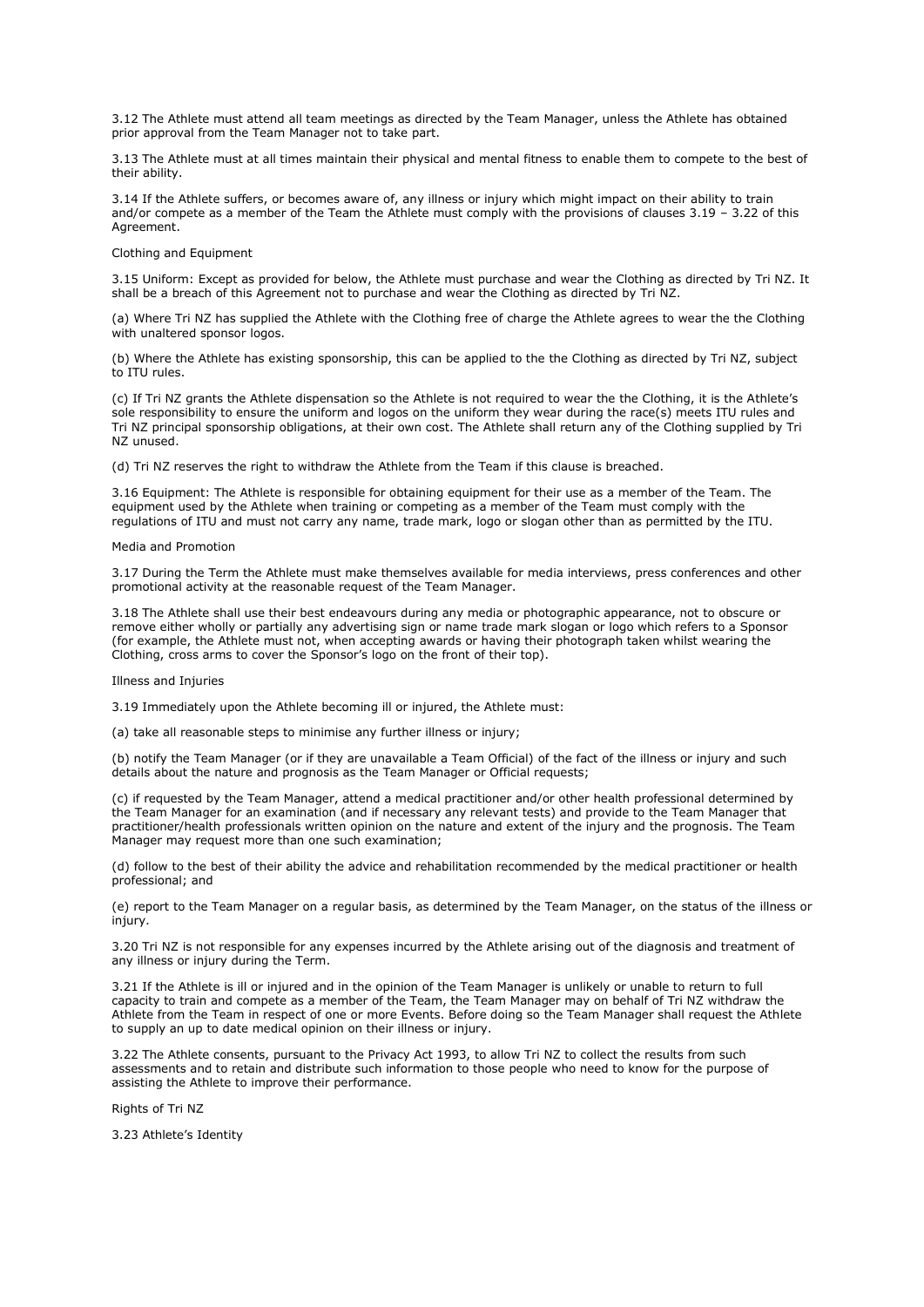I. The Athlete grants to Tri NZ and any Sponsor the non-exclusive right to use the Athlete's name, voice, photograph, image, likeness or identity at any time and in any place in any manner whatsoever in order to promote Tri NZ, a Sponsor or any aspect of the Team.

II. In particular, Tri NZ and any Sponsor may use the Athlete's name, voice, photograph, image, likeness or identity in any advertisement promotion marketing activity, document or on any merchandise or at any event or function under the control of Tri NZ.

III. The Athlete warrants that they have not assigned or licensed any rights to their name, voice, photograph, image, likeness or identity to any other person in a way that would prevent Tri NZ or a Sponsor from publicising or otherwise using their name, voice, photograph, image, likeness or identity in the manner provided for in this Agreement.

#### Rights of the Athlete

3.24 Personal Sponsorship: The Athlete may hold personal individual sponsorship contracts during the Term, on the following conditions:

I. In respect of any such contract entered into prior to signing this agreement, such sponsorship contract must not conflict with the sponsorship of a Sponsor, and the Athlete must declare all such contracts in writing to the Age Group Experience Manager.

II. In respect of any such contract entered into after signing this agreement, such sponsorship contract must not conflict with the sponsorship of a Sponsor, and the Athlete must obtain the prior written consent of Tri NZ (such consent not to be unreasonably withheld); and

III. The sponsorship is not, in Tri NZ's opinion, detrimental to Tri NZ or the Team, or in conflict with any Sponsor's sponsorship.

3.25 Use of Identity: The Athlete may participate in any advertising, marketing or promotional activity during the term, on the following conditions only:

(a) Where such activity does not conflict with the sponsorship of a Sponsor, and the Athlete has obtained the prior written consent of Tri NZ to do so (such consent not to be unreasonably withheld); and

(b) Such activity is not, in Tri NZ's opinion, detrimental to Tri NZ, or the Team, or in conflict with the sponsorship of any sponsor.

- 4. Termination
- 4.1 If the Athlete:
- (a) breaches any provision of this agreement; or
- (b) is convicted of a criminal offence; or

(c) is suspended from any event, competition, team or squad by Tri NZ, ITU, or any of their respective members; or

- (d) is found guilty by ITU or Tri NZ of a breach or violation of their rules or regulations (however described); or
- (e) brings the sport of triathlon, any Sponsor, Tri NZ (including any of its agents and employees) into Disrepute; or
- (f) is involved in any Major Controversy.

4.2 Tri NZ may in its absolute discretion do any one or more of the following:

(a) remove the Athlete from the Team in respect of one or more Events;

(b) withhold and/or forfeit from the Athlete any sum of money (including reimbursement of expenses) which would otherwise be payable to them under this agreement;

(c) restrict or withhold any benefit the Athlete is entitled to under this agreement;

(d) terminate this agreement by written notice;

(e) take such other disciplinary action as they consider fit under the Tri NZ Constitution and Regulations;

provided that before taking action under this clause, Tri NZ must give the Athlete a reasonable opportunity to be heard concerning the alleged breach or matter giving rise to the proposed sanction.

4.3 Tri NZ may also terminate this agreement by giving written notice to the Athlete, if:

(a) The Athlete is ill or injured and the Athlete is withdrawn from the Team pursuant to clause 3.21; or

(b) Any sponsorship of Tri NZ (including sponsorship of the Team) ceases or is varied so as to reduce substantially the overall benefits to Tri NZ and the Athlete; or

(c) The funding of Tri NZ from any other person or organisation ceases, or is substantially reduced.

4.4 The Athlete may retire or withdraw from the Team by giving no less than 7 Business Days written notice to Tri NZ. Any such notice shall be deemed to automatically terminate this Agreement. Written notice should be emailed to info@triathlon.kiwi. Notice is only valid upon receipt.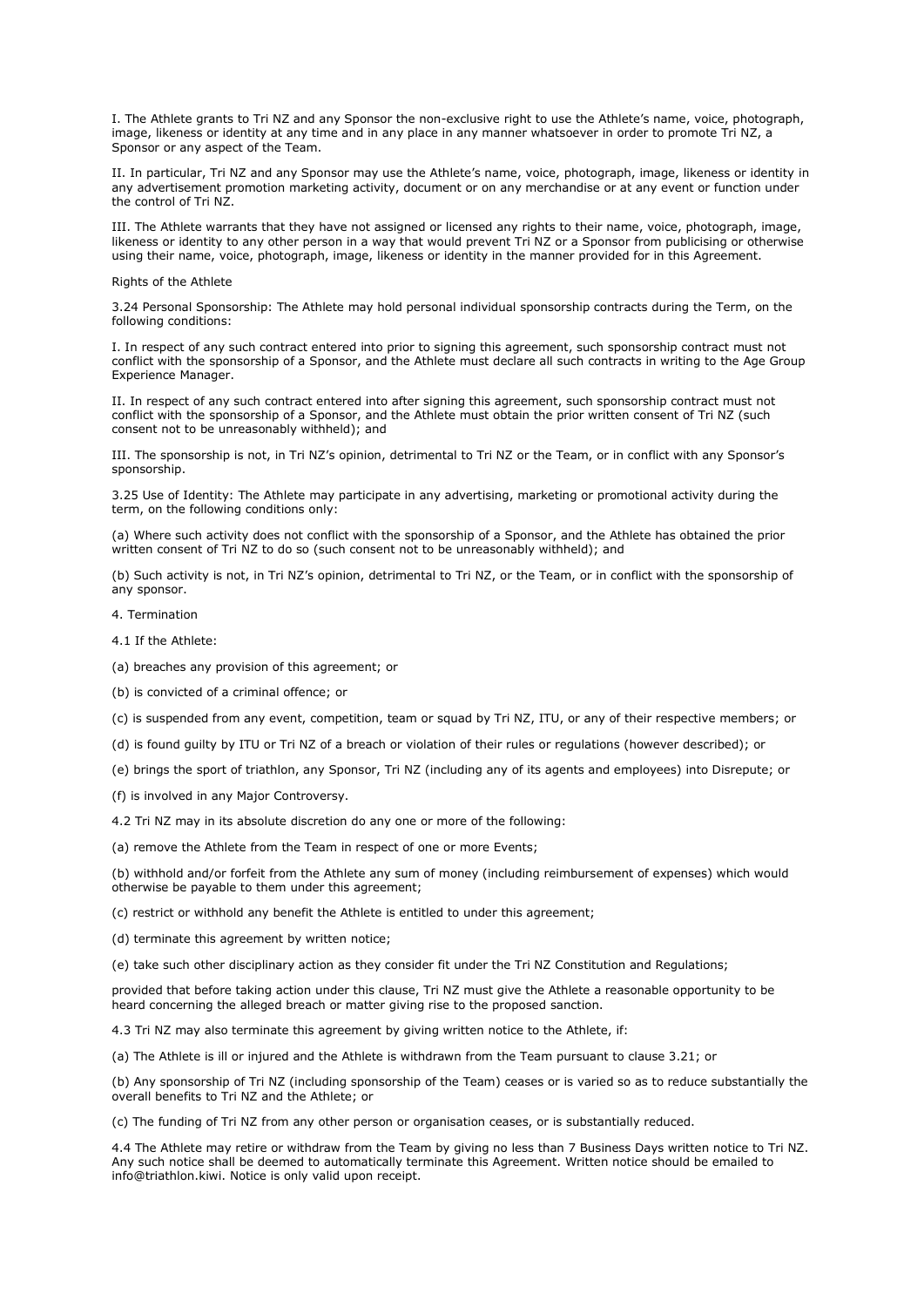5. No Employment Relationship

The parties agree there is no relationship of employer/employee, principal/agent or partnership between them.

6. Disputes

6.1 If the parties are in dispute about any matter arising from this Agreement, (except a Selection Dispute) it is agreed that the parties will endeavour to negotiate in good faith to see whether an agreed settlement can be reached.

6.2 If an agreement between the parties cannot be reached within 14 days of the dispute arising either party may require the dispute to be submitted for determination to an independent arbitrator or tribunal, as determined by Tri NZ.

6.3 The parties agree that the dispute resolution procedure in this agreement must be exhausted before any proceedings may be commenced in any court or tribunal.

6.4 A Selection Dispute shall be dealt with in accordance with the procedures for such disputes adopted from time to time by Tri NZ.

7. Indemnity

7.1 The Athlete acknowledges there is risk of personal injury and personal and property damage associated with their participation in triathlon and related sports.

7.2 The Athlete agrees that Tri NZ will not be under any liability for any such loss, damage, or injury of any kind arising from, or in connection with, directly or indirectly, any act, omission or fault of any person (including Tri NZ) in respect of:

- (a) their membership of the Team;
- (b) their participation in any training, Event or other competition with or for the Team;

(c) any disciplinary action taken against them by Tri NZ or any other person;

(d) any issue arising out of their selection or non-selection to the Team; or

(e) any other matter or issue relating to or arising out of this agreement.

7.3 The Athlete indemnifies and will at all times keep indemnified Tri NZ from and against all actions, proceedings, claims demand, costs and expenses which may be suffered or incurred by them or taken or made against Tri NZ in connection with or in any way arising out of the situations referred to in clause 7.2.

# **SIGNED**

TRIATHLON NEW ZEALAND INCORPORATED, an incorporated society (257805) having its registered office at 17 Antares Palce, Mairangi Bay, Auckland ("Tri NZ")

## AND

[ INSERT FULL NAME ] (the "Athlete")

This Agreement is made on the date on which payment of the Athlete's Tri NZ Team Admin Fee (the "Admin Fee") is paid by the Athlete to Tri NZ either through the Tri NZ online payments and team sign up system or as otherwise agreed with Tri NZ.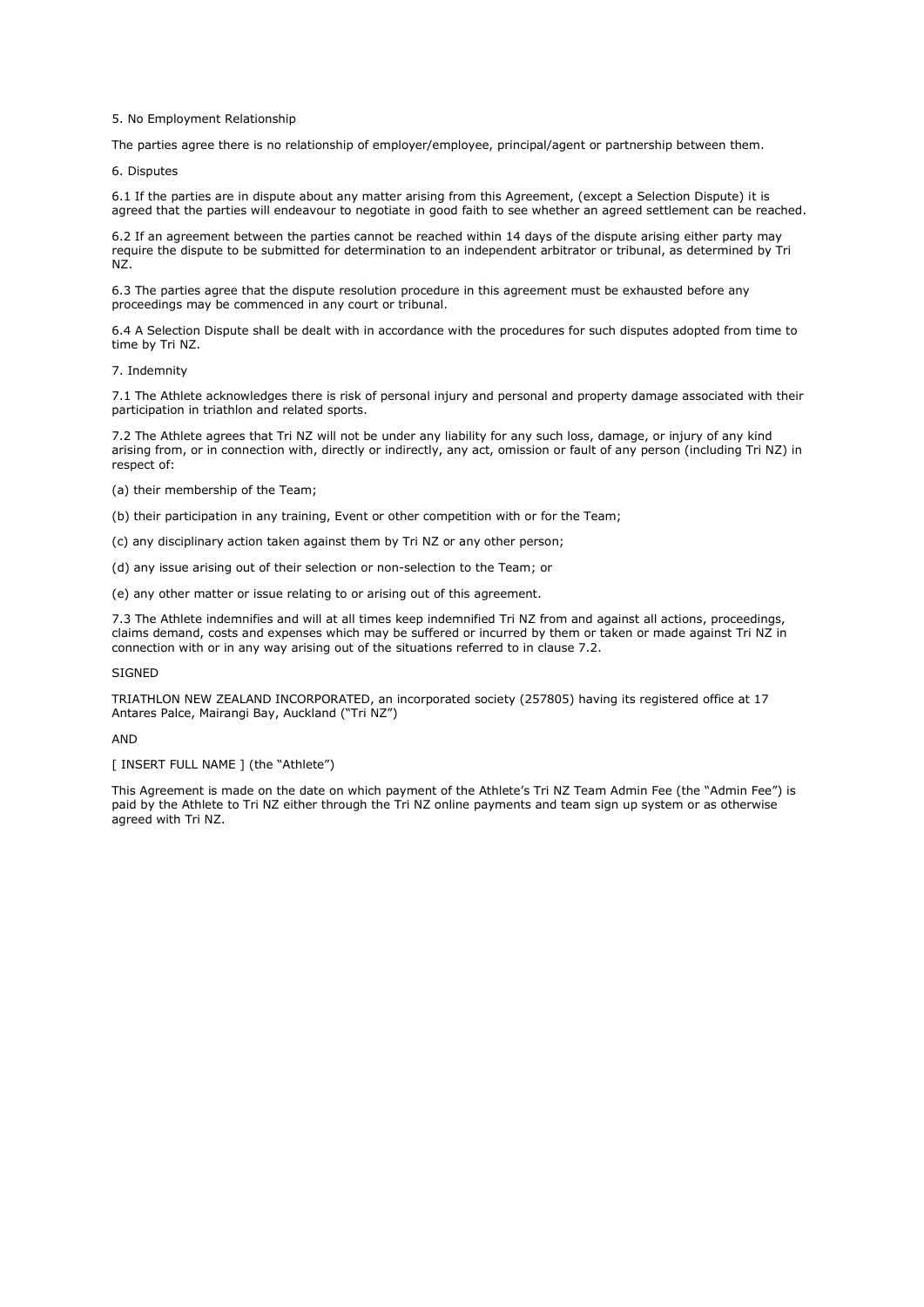# SCHEDULE 1

# TRIATHLON NEW ZEALAND INCORPORATED

Code of Conduct for Representative Athletes

# OBJECTIVES

A. To state plainly the way in which athletes chosen to represent Tri NZ are expected to conduct themselves as national representatives and the consequences of any breach of the expected standards of behaviour.

B. To ensure that athletes so chosen are aware of the standards expected and the consequences of breaching those standards.

C. To deal with any grievances arising from any direction given to an athlete by the Age Group Experience Manager and/or the Team Manager.

#### GENERAL

This Code of Conduct is to be followed on all occasions and in all places inside and outside New Zealand where the Athlete could be considered to be a representative of Tri NZ and includes:

(a) The venue of competition which means the course, surrounds and structures of the place where the Athlete is competing;

(b) Any accommodation provided during the period of competition;

(c) The duration of all Team travel.

### ATHLETE'S OBLIGATIONS

1. The Competition - The Athlete shall maintain at all times a high standard of sportsmanship and fair play including without limitation:

(a) Always competing to the best of his/her ability;

(b) Abiding by the Laws of the Sport, its Regulations and the Conditions specified by Tri NZ;

(c) Respecting and accepting without question any ruling given by the Technical Officials (subject to any right of appeal given by the Laws);

(d) Not to take any performance enhancing drug and strictly to comply with any regulations adopted by Tri NZ in regard thereto;

(e) Presenting themselves for competition in an acceptable physical and mental condition and standard of appearance; and

(f) Maintaining towards opponents an attitude of respect and politeness.

# OTHER OCCASIONS

2. The Athlete shall at all times refrain from:

(a) any behaviour which might reflect unfavourably on the sport, Tri NZ, sponsors, stakeholders or the Team or its management, or which might bring any other athlete, official or Tri NZ into disrepute;

(b) making any comment to the media or on social media relating to the Team or any Event without the permission of the Age Group Experience Manager or the Team Manager, and in particular any public announcement or media comment that might bring the sport into disrepute; and

(c) any discriminatory practices based on gender, race, religion, ethnic background or mental or physical disability.

3. The Athlete shall at all times abide by and accept:

(a) All directions of the Age Group Experience Manager, Team Manager and Tri NZ;

(b) Any judgment of the Age Group Experience Manager, Team Manager or any other duly appointed official of Tri NZ as to any unacceptable behaviour; and

(d) The requirements of Tri NZ, the Age Group Experience Manager, and the Team Manager as to dress including sponsor's logos.

4. The Athlete shall at all times respect the event officials and volunteers, officers associated with each Event.

5. The Athlete shall at all times respect the officers and appointed officials of Tri NZ.

6. The Athlete shall at all times comply with the law of the countries that their international competitions are held in, including without limitation, those related to alcohol and driving.